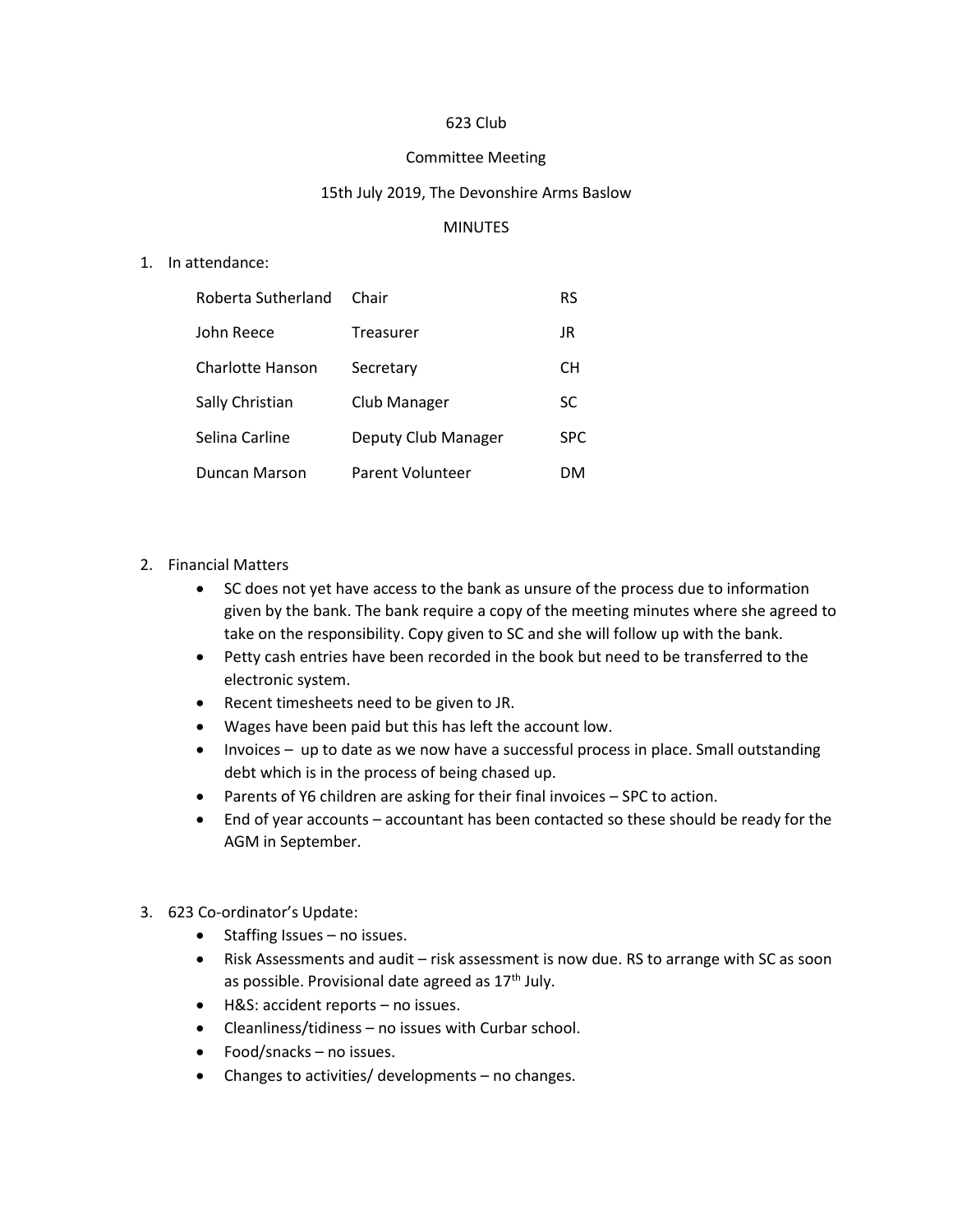• Club Numbers– numbers for summer holiday club and holiday club are dropping even taking in to consideration the slow terms in summer and autumn. Only children whose parents require childcare due to working arrangements are attending, club is not being used as an afterschool fun activity as was the case previously.The number of year 6 leavers is balanced out by the new reception intake due to start in September. Attendees are still split evenly between Baslow and Curbar schools.

Breakfast club numbers are low, this is not promoted at Baslow school due to transport issues. It currently runs Monday to Thursday averaging 4 children with 1 member of staff. Agreed to promote holiday and afterschool club over breakfast club. SC and SPC to give out flyers at Baslow school to push holiday club.

### 4. Curbar Liason:

• Major issue – contract with Curbar Primary of the lease of Old School House is due to end shortly. RS will verify the specific date the lease ends. Headteacher Simon Beahan (SB) has confirmed that the costs will be raised considerably and has had an assessor around to review the space. He has requested that in future Curbar Primary have use of the main room as a class room and so would like this space to be kept clear. Committee have agreed that the school can have use of the space but a concession on the rent should be made.

Rent is currently £2 per hour. If it were to be raised above £5 per hour afterschool club could still run, however, some of this cost would have to be past on to parents via higher fees. A charge of £5 per hour would mean it would not be cost affective to continue running the breakfast club. This would impact Curbar Primary as the breakfast club was set up at their request.

It was agreed that SB should be contacting RS as Chair of 623 rather than liaising via SC or club staff member Angie Cottle and that it is taken in consideration that we are a community resource and not a profit making organization.

SC has been looking for alternative venues for the club as a backup. She has spoken to Curbar Scout Hut, they are considering and will put the option to their committee. Another possibility would be Eyam Primary School – RS to approach to discuss.

JR suggested that the full committee should meet with the Curbar School Governors if required. Agreed to obtain all of the facts regarding the situation before arranging this.

RS agreed to arrange a meeting with SB by September at the latest to discuss the situation fully so decisions can be made when all the facts are in place.